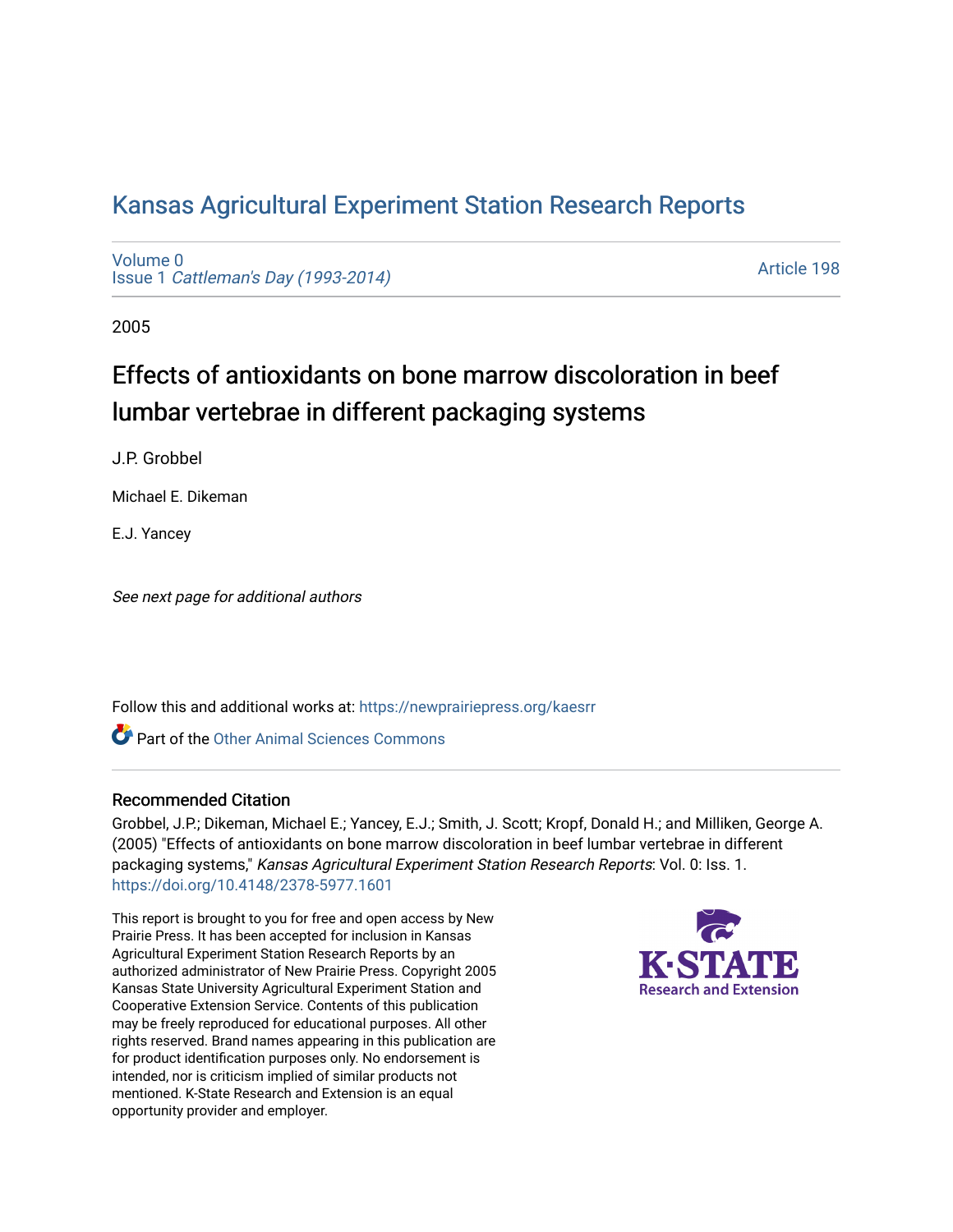# Effects of antioxidants on bone marrow discoloration in beef lumbar vertebrae in different packaging systems

# **Abstract**

To evaluate how antioxidants might prevent bone marrow discoloration, beef lumbar vertebrae held at 35.6°F for 6 or 14 days postmortem before packaging were cut into 1- inch-thick sections and packaged into 1) PVC overwrap; 2) high-oxygen (80% O2, 20% CO2) modified atmosphere packages (MAP); or 3) ultra-low-oxygen (70% N2, 30% CO2) MAP. Before packaging, bones were treated with: no treatment application (control); 1.25% or 2.5% ascorbic acid; 0.1% or 0.2% rosemary; or a combination treatment of 0.15% Origanox™ + 0.3% ascorbic acid. Packages were displayed under continuous fluorescent lighting for 4 days at 35.6°F. Untreated lumbar vertebrae and those treated with 0.1 or 0.2% rosemary discolored to gray or grayish-black, as measured by visual color scores and instrumental a\* values, in PVC and highoxygen MAP. The 1.25% ascorbic acid and 0.15% Origanox™ + 0.3% ascorbic acid were able to maintain desirable color scores through day 2 of display in PVC and high-oxygen MAP, but not after 4 days. The 2.5% ascorbic acid treatment was most effective in preventing discoloration and maintaining initial color in both PVC and high-oxygen MAP. In ultra-low-oxygen MAP, the 1.25% ascorbic acid treatment was as effective as the 2.5% ascorbic acid treatment in preventing bone marrow discoloration. In general, discoloration tended to be greater in bones held 14 days postmortem before packaging than in those held 6 days. Ascorbic acid treatments, particularly the 2.5% application, were effective in preventing bone marrow discoloration.

# Keywords

Cattlemen's Day, 2005; Kansas Agricultural Experiment Station contribution; no. 05-144-S; Report of progress (Kansas State University. Agricultural Experiment Station and Cooperative Extension Service); 943; Beef; Antioxidants; Lumbar vertebrae; Packaging systems

## Creative Commons License



This work is licensed under a [Creative Commons Attribution 4.0 License](https://creativecommons.org/licenses/by/4.0/).

## Authors

J.P. Grobbel, Michael E. Dikeman, E.J. Yancey, J. Scott Smith, Donald H. Kropf, and George A. Milliken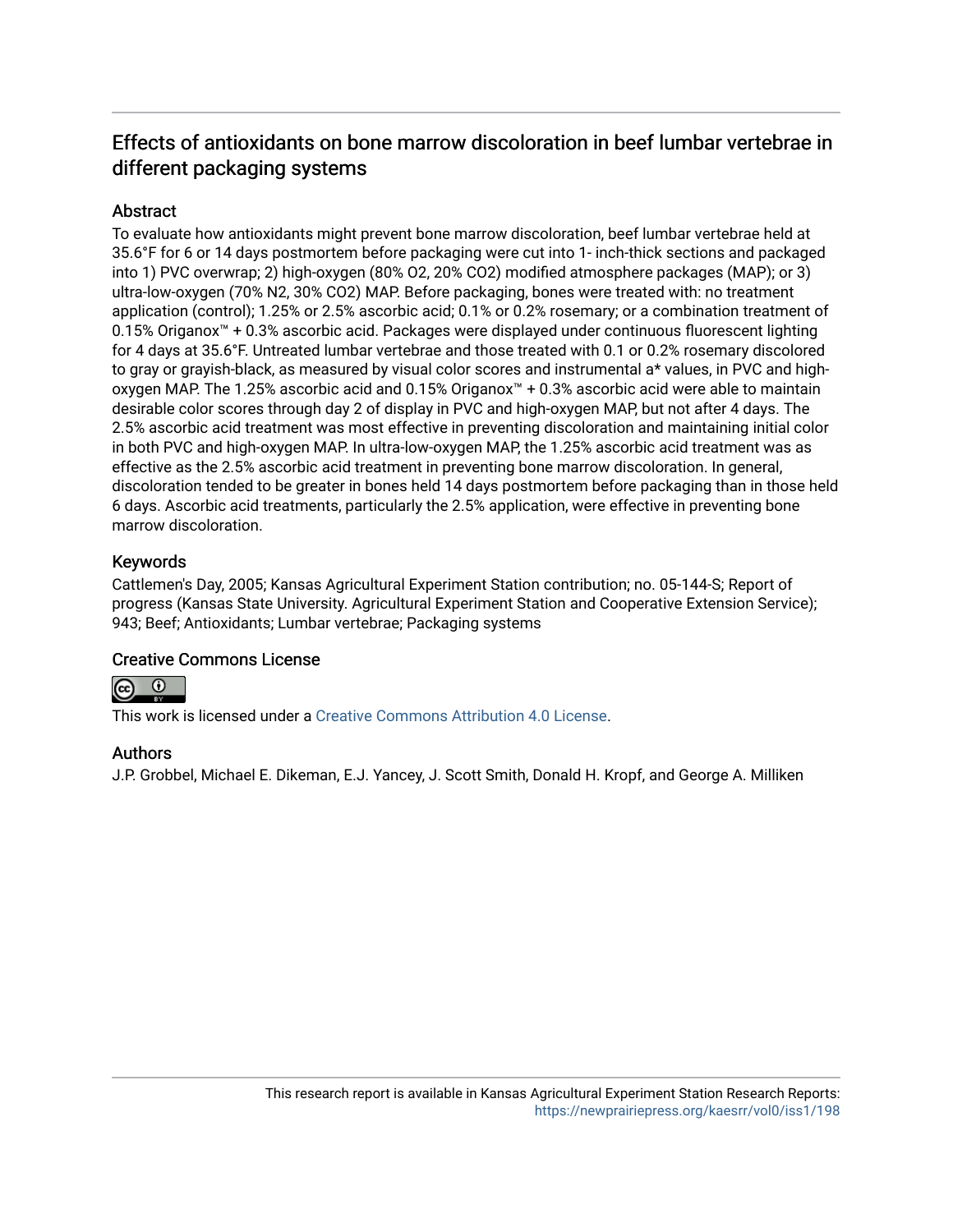### **EFFECTS OF ANTIOXIDANTS ON BONE MARROW DISCOLORATION IN BEEF LUMBAR VERTEBRAE IN DIFFERENT PACKAGING SYSTEMS**

*J. P. Grobbel, M. E. Dikeman, E. J. Yancey, J. S. Smith, D. H. Kropf, and G. A. Milliken* 

#### **Summary**

To evaluate how antioxidants might prevent bone marrow discoloration, beef lumbar vertebrae held at 35.6°F for 6 or 14 days postmortem before packaging were cut into 1 inch-thick sections and packaged into 1) PVC overwrap; 2) high-oxygen  $(80\% \text{ O}_2, 20\%)$ CO2) modified atmosphere packages (MAP); or 3) ultra-low-oxygen (70%  $N_2$ , 30%  $CO_2$ ) MAP. Before packaging, bones were treated with: no treatment application (control); 1.25% or 2.5% ascorbic acid; 0.1% or 0.2% rosemary; or a combination treatment of 0.15% Origanox<sup>™</sup> + 0.3% ascorbic acid. Packages were displayed under continuous fluorescent lighting for 4 days at 35.6°F. Untreated lumbar vertebrae and those treated with 0.1 or 0.2% rosemary discolored to gray or grayish-black, as measured by visual color scores and instrumental a\* values, in PVC and high-oxygen MAP. The 1.25% ascorbic acid and 0.15% Origanox™ + 0.3% ascorbic acid were able to maintain desirable color scores through day 2 of display in PVC and highoxygen MAP, but not after 4 days. The 2.5% ascorbic acid treatment was most effective in preventing discoloration and maintaining initial color in both PVC and high-oxygen MAP. In ultra-low-oxygen MAP, the 1.25% ascorbic acid treatment was as effective as the 2.5% ascorbic acid treatment in preventing bone marrow discoloration. In general, discoloration tended to be greater in bones held 14 days postmortem before packaging than in those held 6 days. Ascorbic acid treatments, particularly the 2.5% application, were effective in preventing bone marrow discoloration.

#### **Introduction**

Bone marrow discoloration, and its occurrence in modified atmosphere packaged (MAP) bone-in beef retail cuts, has been observed by industry personnel, especially meat retailers. Consumers may perceive bone discoloration as unwholesome, and it might affect their acceptance of a fresh meat product. Bone marrow discoloration has been reported in high-oxygen MAP beef and pork and also in cuts packaged in polyvinyl chloride film (PVC).

Some researchers have found that supplementing pigs with vitamin E (198 and 207 ppm) for 105 days increased a\* (redness) values of lumbar vertebrae over nonsupplemented pigs in a 5-day display. Other published literature found that treating beef lumbar vertebrae with 1.5 or 2.5% ascorbic acid was effective in minimizing lumbar vertebrae discoloration, with the 2.5% ascorbic acid treatment being the most effective through a 5-day display.

Ascorbic acid (vitamin C) is a generally recognized as safe (GRAS) substance and can be applied at no more than 500 ppm to delay discoloration. Several studies have indicated that ascorbic acid can extend beef color stability. Rosemary in powder, extract, or oleoresin form has also been shown to improve beef color stability and inhibit oxidation. The Food and Drug Administration has given rosemary GRAS status as well.

The objectives of this experiment were to evaluate the effects of applying antioxidant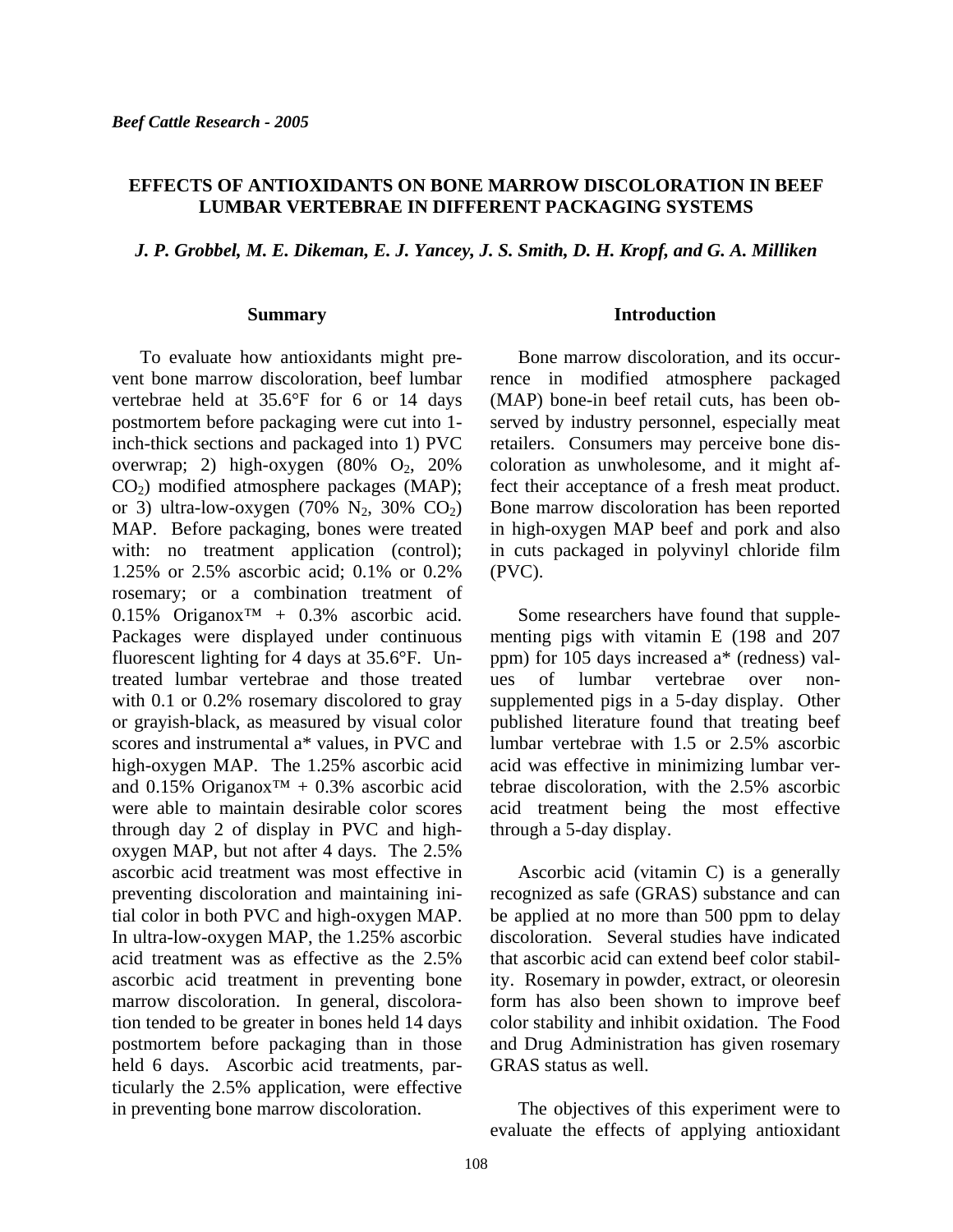treatments in preventing bone marrow discoloration from occurring in beef lumbar vertebrae.

#### **Procedures**

Seventy-two beef lumbar vertebrae from USDA Select and Choice carcasses obtained from a commercial abattoir were held at 35.6°F for either 6 or 14 days postmortem. Lumbar vertebrae were cut into 1-inch-thick sections and packaged into one of three packages: 1) polyvinyl chloride film (PVC) overwrap; 2) high-oxygen (80%  $O_2$ , 20%  $CO_2$ ) modified atmosphere package (MAP); and 3) ultra-low-oxygen (70%  $N_2$ , 30%  $CO_2$ ) MAP. Before packaging, bone sections were treated with one of the following antioxidant treatments: control with no treatment application; 1.25% or 2.5% ascorbic acid; 0.1% or 0.2% rosemary extract; or a combination treatment of 0.15% Origanox™ WS and 0.3% ascorbic acid. Origanox™, a natural antioxidant that is extracted from edible herbs, is easily dissolved in water. An aliquot of the given antioxidant solution was pipetted onto the marrow cut surface of individual bones. In each package, there was one vertebra section for each of the antioxidant treatments and a control. The PVC samples were packaged in foam trays overwrapped with oxygen-permeable film. Bones assigned to high-oxygen and ultra-lowoxygen MAP packages were packaged in rigid plastic trays and covered with barrier lidding film. Each ultra-low-oxygen MAP had one activated oxygen scavenger added to the package. Within each individual package, lumbar vertebrae sections were from the same animal.

Packages were displayed under continuous fluorescent lighting for 4 days at 35.6°F. Packages were rotated twice daily to maintain a random sample placement.

Instrumental CIE a\* measurements were collected by using a Hunter labscan 2. CIE a\* measures red (+) to green (-). Immediately after opening packages, bone sections were scanned. Instrumental color scores were taken on day 0, 2, and 4 of display.

Ten trained panelists scored the porous portion of bone marrow for visual color once each day for 5 days, beginning on day 0. High-oxygen MAP and PVC packages were scored according to a seven-point scale: 1) bright reddish-pink to red, 2) dull pinkish-red, 3) slightly grayish-pink or grayish-red, 4) grayish-pink or grayish-red, 5) moderately gray, 6) all gray or grayish-black, and 7) black discoloration. Ultra-low-oxygen MAP bones were scored according to a different sevenpoint scale: 1) bright purplish-red or purplishpink, 2) dull purplish-pink or purplish-red, 3) slightly grayish-purple or pink, 4) grayishpurple or grayish-red, 5) moderately gray, 6) all gray or grayish-black, and 7) black discoloration.

Lumbar vertebrae marrow was extracted and analyzed for 2-thiobarbituric acid reactive substances (TBARS), a measure of oxidation.

#### **Results and Discussion**

The effects of antioxidant treatments on lumbar vertebrae packaged in PVC are shown in Table 1. For lumbar vertebrae held for 6 days postmortem before being cut and displayed, the control and both rosemary treatments were distinctly gray by day 1 and stayed gray or grayish-black throughout display in PVC packages. Vertebrae treated with 1.25% ascorbic acid turned 'slightly grayishpink or -red' on day 3 of display, and those treated with 2.5% ascorbic acid turned only 'slightly grayish-pink or -red' by the last day of display in PVC packages. Vertebrae treated with the combination of 0.15% Origanox<sup>™</sup> + 0.3% ascorbic acid did not turn 'grayish-pink or -red' until day 2 of display in PVC packages, but were 'moderately gray' at the end of display. Visual color differences between lumbar vertebrae held 6 vs. 14 days and packaged in PVC suggest that bones held for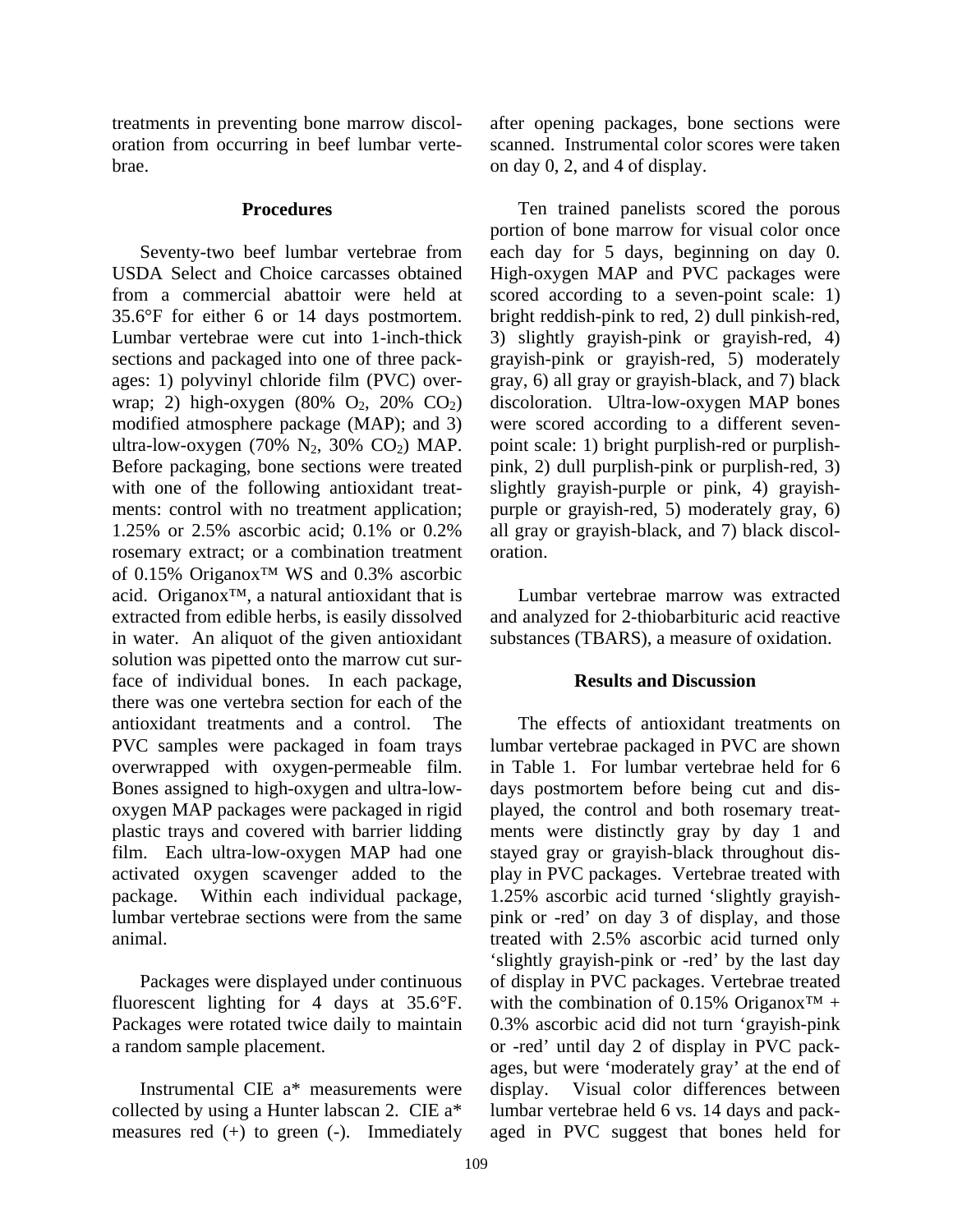longer times before packaging for display tended to discolor a little faster.

Treatment comparisons within highoxygen MAP are presented in Table 2. When vertebrae were held 6 days postmortem before cutting and packaging, the control and both rosemary treatments were 'grayish-pink or -red' or 'moderately gray' by day 1 and stayed 'moderately gray' or 'grayish-black' throughout display in high-oxygen MAP. Vertebrae remained 'reddish-pink' throughout the 4-day display when treated with 1.25 or 2.5% ascorbic acid. Vertebrae treated with the combination of 0.15% Origanox<sup>™</sup> + 0.3% ascorbic acid did not turn 'grayish-pink or -red' until day 2 of display when packaged in highoxygen MAP. Lumbar vertebrae packaged in high-oxygen MAP held 14 days postmortem showed similar results to those held 6 days postmortem.

Table 3 lists treatment comparisons for lumbar vertebrae held 6 or 14 days in ultralow-oxygen MAP. Lumbar vertebrae held 6 days and packaged in ultra-low-oxygen MAP remained 'purplish-red or -pink' for all treatments except control, 0.2% rosemary, and the combination of 0.15% Origanox<sup>™</sup> + 0.3% ascorbic acid on day 4, when the latter became 'slightly grayish-purple or pink.' Lumbar vertebrae held 14 days and packaged in ultra-lowoxygen MAP were either a 'dull purplish-pink or -red' or 'slightly grayish-purple or pink' throughout the 4-day display. Visual color differences between lumbar vertebrae held 6 and 14 days packaged in ultra-low-oxygen MAP generally indicated that bones held 14 days discolored more than bones held 6 days postmortem. Although antioxidant treatments are not needed as much in ultra-low-oxygen MAP, the 1.25% ascorbic acid treatment was as effective as the 2.5% ascorbic acid treatment.

Control lumbar vertebrae darkened dramatically in PVC and high-oxygen MAP; discoloration in ultra-low-oxygen MAP was much less extensive. In general, 0.1 and 0.2% rosemary treatments were not effective in preventing discoloration in PVC and high-oxygen MAP. The 2.5% ascorbic acid treatment was most effective in preventing discoloration and maintaining initial color in both PVC and high-oxygen MAP. The 1.25% ascorbic acid and the combination of 0.15% Origanox<sup>TM</sup> + 0.3% ascorbic acid were able to maintain desirable color scores through day 2 of display in PVC and high-oxygen MAP but not through day 4 of display.

Other research indicates that ascorbic acid does not have any effect on the color of the ribeye muscle. This is important because the positive effects of ascorbic acid application to bone to prevent discoloration should not cause negative effects on the muscle color.

Overall, mean a\* values for lumbar vertebrae held 6 and 14 days and packaged in PVC, high-oxygen MAP, and ultra-low-oxygen MAP corresponded to visual color score trends (data not shown). Lumbar vertebra treated with ascorbic acid had higher or no change in a\* values over display time.

Lumbar vertebrae held 6 days and packaged in PVC had smaller TBARS values for most treatments on day 2 and(or) day 4 than did those held 14 days (data not shown). The ascorbic acid treatments (1.25%, 2.5%, and combination) generally were effective in minimizing changes in TBARS during display. The rosemary treatments and control resulted in distinct increases in TBARS when vertebrae were held 14 days before display. For all treatments and days, including the initial samples on day 0, lumbar vertebrae held 6 days and packaged in high-oxygen MAP had smaller TBARS values than did those held 14 days (data not shown). In all three packaging systems, bones held 14 days postmortem had larger TBARS values than did those held 6 days. Overall, ascorbic acid treatments were most effective in minimizing TBARS changes throughout display.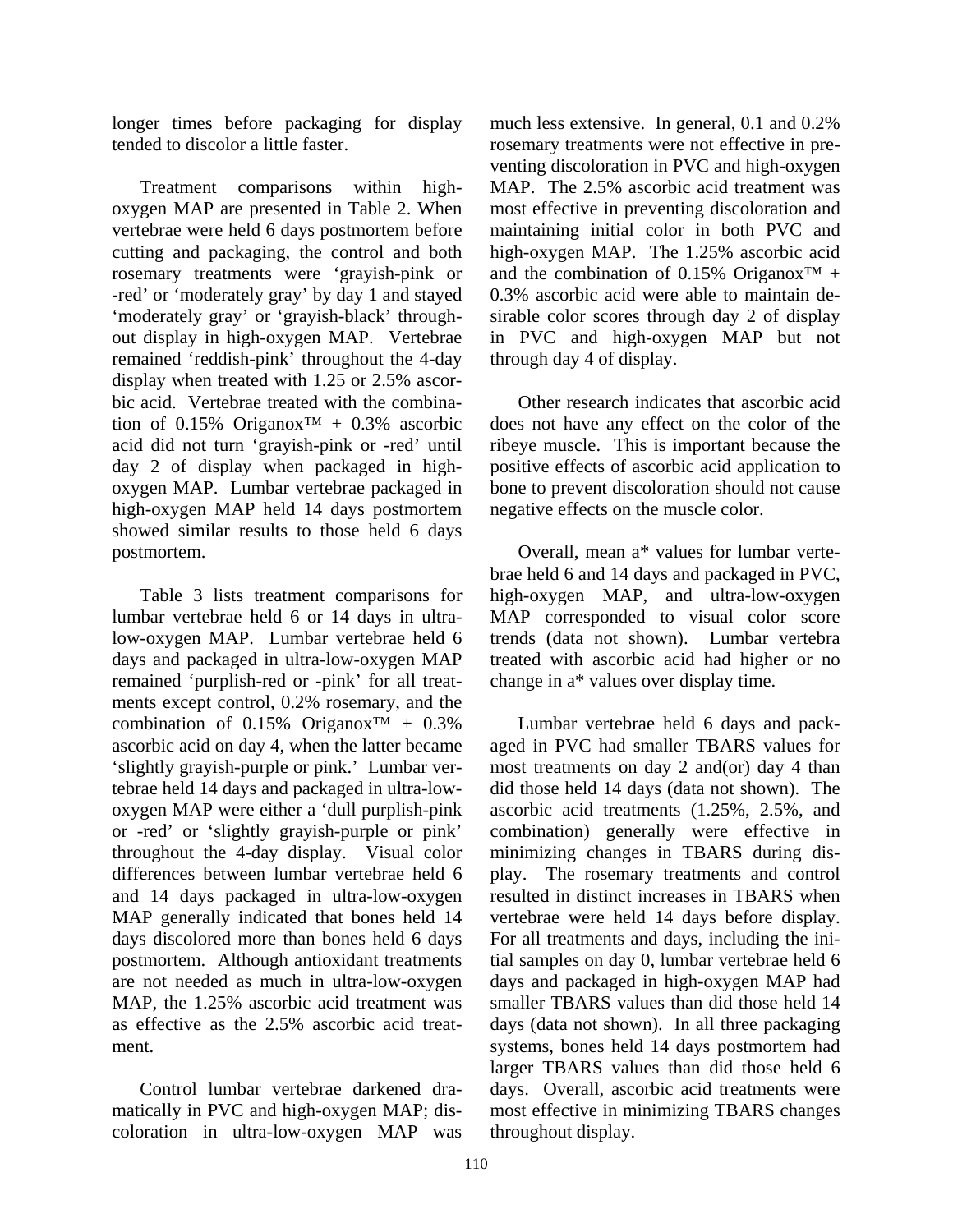Although lipid and pigment oxidation are closely related, it is not completely understood exactly how they relate to each other. It is suggested that lipid oxidation produces a radical that, in turn, acts directly to encourage pigment oxidation and/or causes the pigmentreducing systems to be indirectly damaged.

Bone darkening may be due to an oxidation reaction or a combination of oxidation reactions. When bones become discolored, this could be through oxidation of the hemoglobin and myoglobin present in bone marrow. Ascorbic acid can reduce methemoglobin in both aerobic and anaerobic solutions. Also, the heme proteins present could catalyze lipid oxidation reactions. Vertebrae bone marrow has a lot of iron and hemoglobin present and seems to discolor more quickly and severely than other bones. The presence of more polar lipid and cell membranes in such bone marrow may also provide a better environment for lipid oxidation to take place, especially with iron present. Previous research in our laboratory indicated that TBARS values in arm bones did not increase throughout display. Because arm bone marrow is mostly yellow (adipose) marrow, this suggests that lipid oxidation is not the primary form of oxidation taking place to cause bone marrow discoloration. One possibility is that bone marrow discoloration could be caused by lipid oxidation that is catalyzed by iron. As a consequence, bone marrow discoloration may be caused by a combination of oxidation reactions.

In summary, untreated lumbar vertebrae discolored when packaged in PVC and highoxygen MAP. Rosemary treatments were not effective in preventing bone discoloration in lumbar vertebrae packaged in PVC and highoxygen MAP. Ascorbic acid treatments, particularly the 2.5% application, were very effective in preventing bone marrow discoloration, and were superior to other treatments of our study.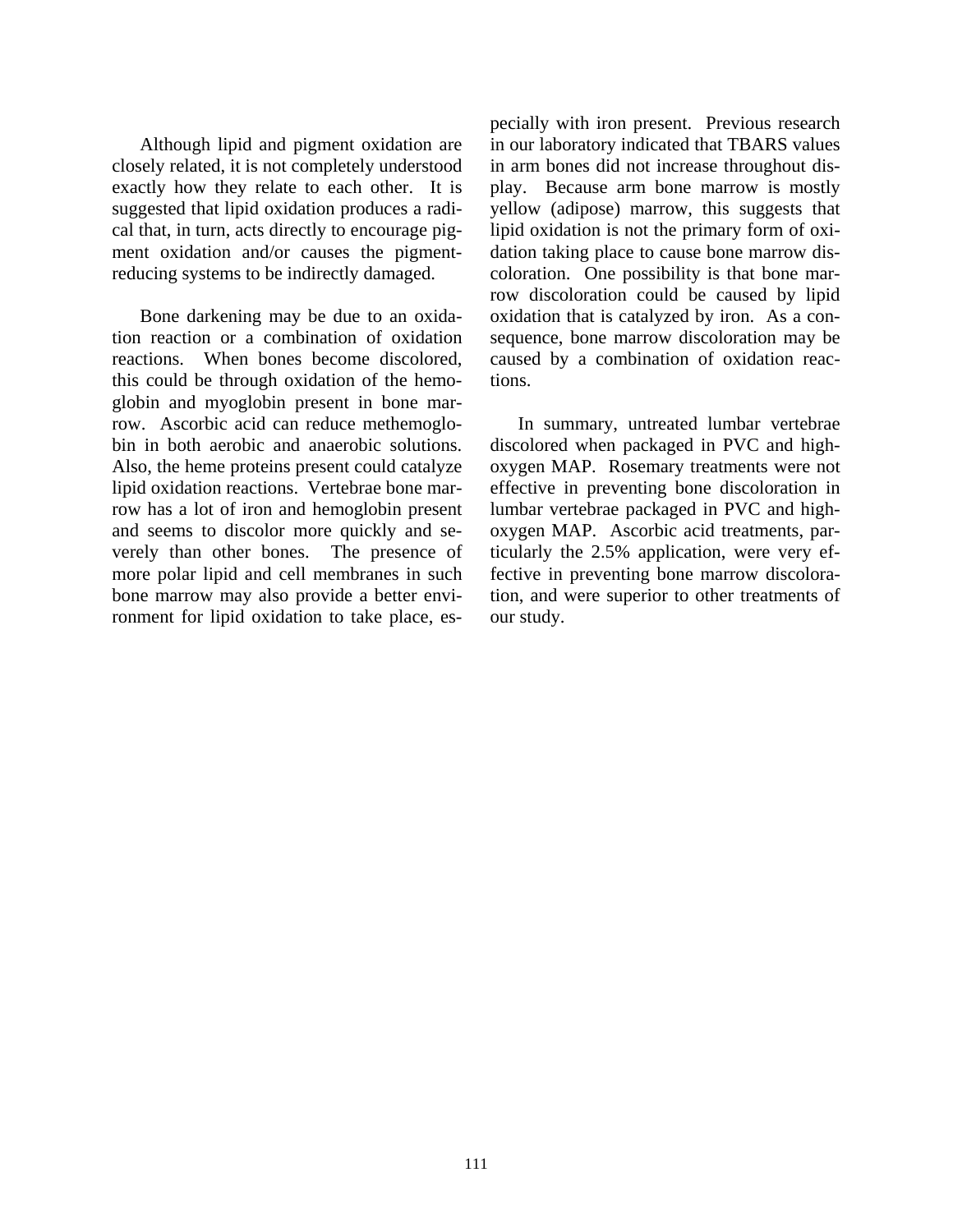|                                                         |                    | Display Day        |                    |                      |                      |                      |
|---------------------------------------------------------|--------------------|--------------------|--------------------|----------------------|----------------------|----------------------|
| <b>Antioxidant Treatment</b>                            | Days<br>Postmortem | $\overline{0}$     | $\mathbf{1}$       | $\overline{2}$       | 3                    | 4                    |
| Control                                                 | 6                  | 2.3 <sup>ev</sup>  | $5.1^{\text{ewx}}$ | 5.3 <sup>fx</sup>    | 5.7 <sup>fy</sup>    | 5.9 <sup>ez</sup>    |
| 1.25% Ascorbic acid                                     | 6                  | $1.5^{\text{cdv}}$ | $2.0^{\text{cdw}}$ | 2.5 <sup>dx</sup>    | 3.7 <sup>dy</sup>    | 4.6 <sup>dz</sup>    |
| 2.5% Ascorbic acid                                      | 6                  | $1.5^{\text{cdw}}$ | $1.7^{\text{cwx}}$ | 2.0 <sup>cx</sup>    | 2.7 <sup>cy</sup>    | $3.1^\text{cz}$      |
| 0.1% Rosemary                                           | 6                  | 2.0 <sup>ew</sup>  | 4.9 <sup>ex</sup>  | $5.2^{fy}$           | $5.4$ <sup>fyz</sup> | 5.8 <sup>ez</sup>    |
| 0.2% Rosemary                                           | 6                  | 1.9 <sup>dex</sup> | 5.0 <sup>ey</sup>  | $5.1^{\rm fy}$       | $5.5$ <sup>fz</sup>  | 5.8 <sup>ez</sup>    |
| $0.15\%$ Origanox <sup>TM</sup> +<br>0.3% Ascorbic acid | 6                  | $1.3^{\rm cv}$     | $2.3^{\text{dw}}$  | 3.8 <sup>ex</sup>    | 4.7 <sup>ey</sup>    | $5.1$ <sup>dz</sup>  |
| Control                                                 | 14                 | $3.5^{\text{ew}}$  | $5.1^{fx}$         | $5.4^\text{gy}$      | $5.7^{\mathrm{eyz}}$ | 5.9 <sup>fz</sup>    |
| 1.25% Ascorbic acid                                     | 14                 | $1.7^{\text{cdv}}$ | $2.2^{\text{dw}}$  | 3.3 <sup>dx</sup>    | 4.2 <sup>dy</sup>    | 4.9 <sup>dz</sup>    |
| 2.5% Ascorbic acid                                      | 14                 | $1.8^{\text{cdw}}$ | $2.1^{\text{cwx}}$ | 2.3 <sup>cx</sup>    | $3.1^\text{cy}$      | $3.9^\text{cz}$      |
| 0.1% Rosemary                                           | 14                 | $3.2^{\rm ew}$     | 4.8 <sup>efy</sup> | $5.3$ <sup>fgz</sup> | $5.4^{ez}$           | $5.4$ <sup>efz</sup> |
| 0.2% Rosemary                                           | 14                 | 3.0 <sup>dev</sup> | 4.5 <sup>ex</sup>  | 4.9 <sup>fy</sup>    | $5.3^{\mathrm{ey}}$  | $5.7^{fz}$           |
| $0.15\%$ Origanox <sup>TM</sup> +<br>0.3% Ascorbic acid | 14                 | $1.4^{\rm cv}$     | $2.8^{\text{dw}}$  | 4.0 <sup>ex</sup>    | 4.6 <sup>dy</sup>    | $5.1$ <sup>dez</sup> |

Table 1. Visual Color Score<sup>ab</sup> for Different Antioxidant Treatments of Lumbar **Vertebrae Packaged at 6 or 14 Days Postmortem in Polyvinyl Chloride Overwrap from Day 0 to 4 of Display at 35.6°F** 

<sup>a</sup>Standard error for all means  $= 0.20$ .

 $b^b$ 1=bright reddish-pink to red, 2=dull pinkish-red, 3=slightly grayish-pink or grayish-red, 4=grayish-pink or grayish-red, 5=moderately gray, 6=all gray or grayish-black, and 7=black discoloration.

c,d,e,f,g<sub>Means</sub> with different superscript letters within columns within postmortem age differ  $(P<0.05)$ .

 $v, w, x, y, z$  Means with different superscript letters across rows differ (P<0.05).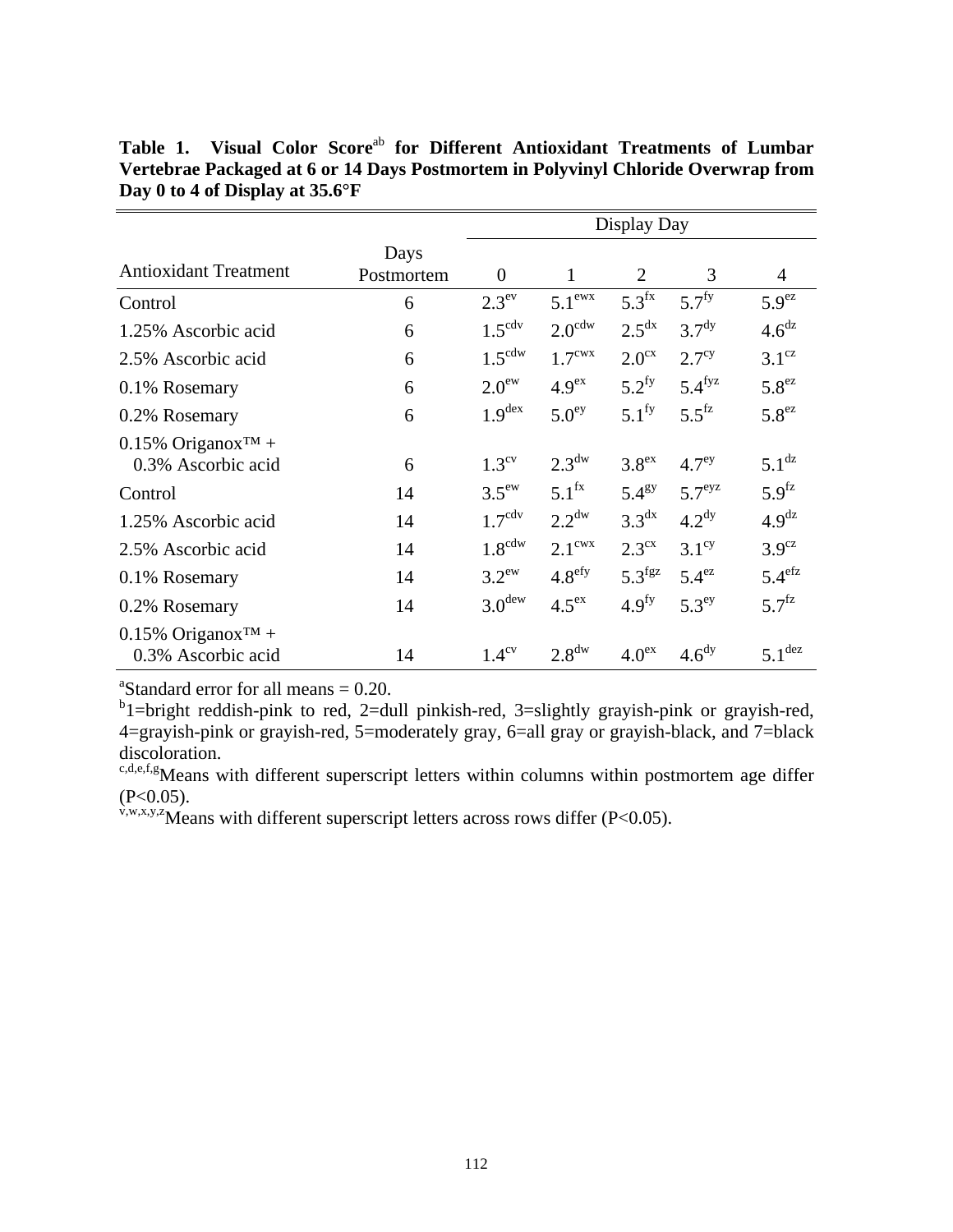|                                                         |                    | Display Day        |                    |                      |                      |                   |  |
|---------------------------------------------------------|--------------------|--------------------|--------------------|----------------------|----------------------|-------------------|--|
| <b>Antioxidant Treatment</b>                            | Days<br>Postmortem | $\theta$           | 1                  | $\overline{2}$       | 3                    | 4                 |  |
| Control                                                 | 6                  | 1.4 <sup>cx</sup>  | 5.1 <sup>ey</sup>  | $5.5$ <sup>fz</sup>  | $5.6^{ez}$           | 5.8 <sup>ez</sup> |  |
| 1.25% Ascorbic acid                                     | 6                  | $1.3^{\text{cw}}$  | $1.5^{\text{cwx}}$ | 1.8 <sup>cxy</sup>   | $1.8^{\text{cyz}}$   | $2.2^{\text{cz}}$ |  |
| 2.5% Ascorbic acid                                      | 6                  | 1.4 <sup>cx</sup>  | $1.5^{\text{cxy}}$ | $1.8^{\text{cxyz}}$  | $1.8^{\text{cyz}}$   | $2.0^\text{cz}$   |  |
| 0.1% Rosemary                                           | 6                  | 1.4 <sup>cx</sup>  | 4.6 <sup>deg</sup> | $5.2$ <sup>efz</sup> | $5.2^{ez}$           | $5.5^{ez}$        |  |
| 0.2% Rosemary                                           | 6                  | $1.4^{\text{cw}}$  | 4.5 <sup>dx</sup>  | 5.0 <sup>ey</sup>    | $5.3^{\mathrm{eyz}}$ | $5.5^{\text{ez}}$ |  |
| $0.15\%$ Origanox <sup>TM</sup> +<br>0.3% Ascorbic acid | 6                  | $1.4^\text{cv}$    | 1.9 <sup>ew</sup>  | 3.1 <sup>dx</sup>    | 3.6 <sup>dy</sup>    | 4.1 <sup>dz</sup> |  |
| Control                                                 | 14                 | $2.4^{\rm ew}$     | 4.4 <sup>dx</sup>  | 5.0 <sup>ey</sup>    | $5.5^{\text{eZ}}$    | 5.8 <sup>ez</sup> |  |
| 1.25% Ascorbic acid                                     | 14                 | $1.9^{\text{cdx}}$ | 1.9 <sup>cx</sup>  | $2.0^{\text{cxy}}$   | $2.4^{\mathrm{cyz}}$ | $2.6^\text{cz}$   |  |
| 2.5% Ascorbic acid                                      | 14                 | 1.7 <sup>cx</sup>  | 1.8 <sup>cxy</sup> | $2.0^{\text{cxy}}$   | $2.1^\text{cyz}$     | $2.4^\text{cz}$   |  |
| 0.1% Rosemary                                           | 14                 | $2.4^{\text{dew}}$ | 4.6 <sup>dx</sup>  | 5.1 <sup>ey</sup>    | $5.4^{\mathrm{eyz}}$ | $5.6^{ez}$        |  |
| 0.2% Rosemary                                           | 14                 | $2.3^{\text{dew}}$ | 4.8 <sup>dx</sup>  | $5.4^{\mathrm{ey}}$  | $5.6^{eyz}$          | 5.8 <sup>ez</sup> |  |
| $0.15\%$ Origanox <sup>TM</sup> +<br>0.3% Ascorbic acid | 14                 | 1.8 <sup>ew</sup>  | 1.9 <sup>cw</sup>  | 2.6 <sup>dx</sup>    | 3.2 <sup>dy</sup>    | 3.7 <sup>dz</sup> |  |

Table 2. Visual Color Scores<sup>ab</sup> for Different Antioxidant Treatments of Lumbar **Vertebrae Packaged at 6 or 14 Days Postmortem in High-oxygen Modified Atmosphere Packaging from Day 0 to 4 of Display at 35.6°F** 

<sup>a</sup>Standard error for all means  $= 0.20$ .

 $b^b$ 1=bright reddish-pink to red, 2=dull pinkish-red, 3=slightly grayish-pink or grayish-red, 4=grayish-pink or grayish-red, 5=moderately gray, 6=all gray or grayish-black, and 7=black discoloration.

 $c,d,e,f$ Means with different superscript letters within columns within postmortem age differ  $(P<0.05)$ .

 $v, w, x, y, z$  Means with different superscript letters across rows differ (P<0.05).